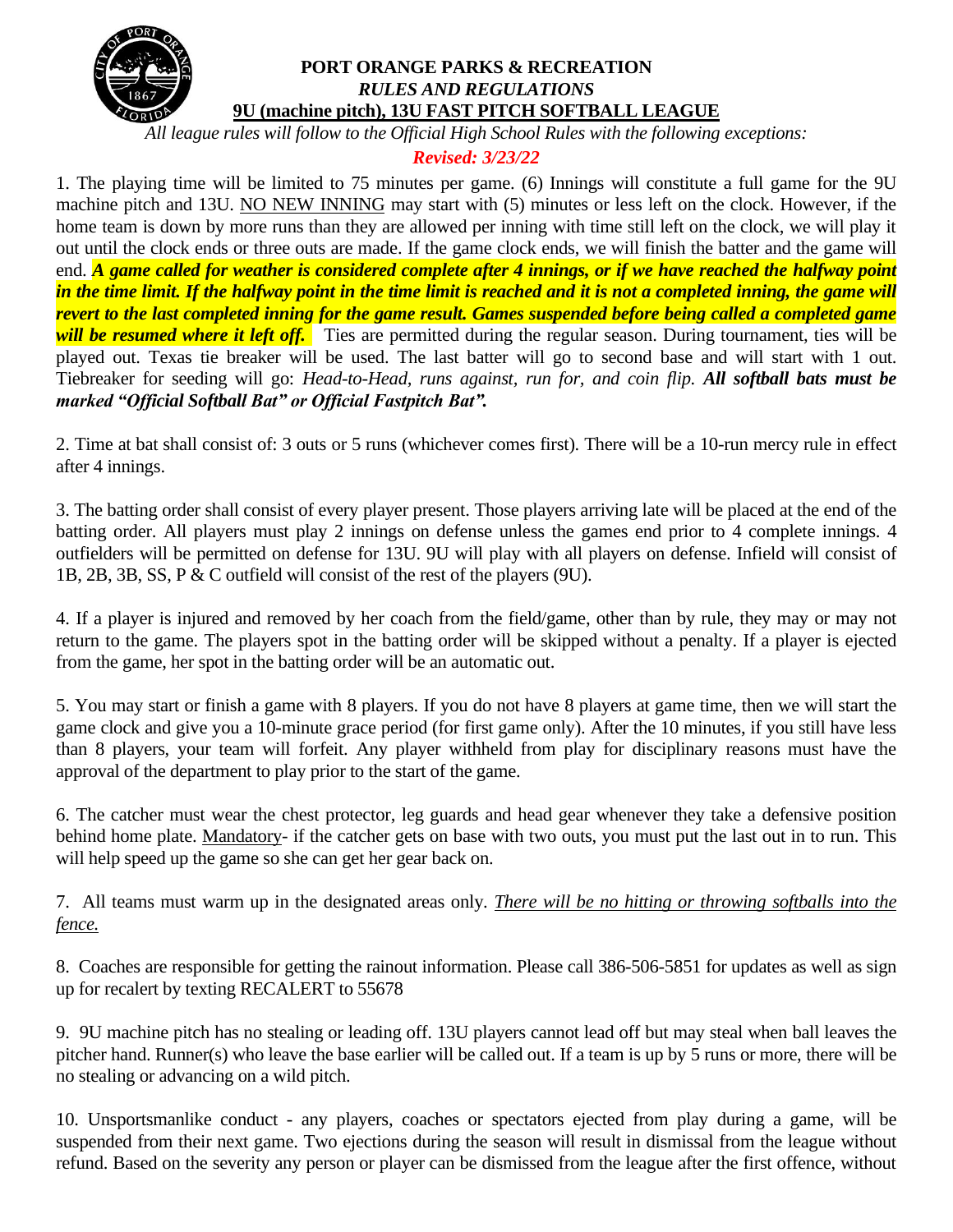refund.

11. Double first base: the orange portion of 1st base is in foul territory and is provided for the safety of the runner.

12.The pitching machine for 9U will be set at 46ft and will be set up by the rec staff. 13U will have a 42 ft pitching rubber. Bases will be at 60ft as well. **The coaches will be responsible for running the pitching machine for 9U.**

13. We will use a 11in. softball for 9U machine pitch, 13U will use a 12in. softball.

14. All players must wear rubber cleats or gym shoes. NO metal cleats will be allowed for 9U or 13U.

15. Turn in copies of your line-up to the scorekeeper and other team 15 minutes prior to the game time. Coaches must put first/last names and players numbers on the line-up card.

16. Pitcher must wear face mask as well as the batter. We recommend 1<sup>st</sup> and 3<sup>rd</sup> base wear them as well but are not mandatory.

17. Circle Violation- when the pitcher receives the ball in the circle and she looks the runner back, the runner has one second to continue or retreat to the base or she is out. *(For 13U only).*

# 18**. All players must be in full matching uniform and No jewelry is permitted**.

19. Players must avoid intentional or malicious contact when attempting to reach a base. Based on the umpire's judgement, intentional or malicious contact will result in ejection. Runners may only slide headfirst when returning to a base. There is a NO must slide rule. There is **NO** sliding headfirst into Home.

20. No infield fly rule for 9U machine pitch but will be in effect for 13U.

21. Bunting will be permitted; however fake bunting is not permitted. Penalty for fake bunting will be as follow (whether contact is made or not): 1) Batter will be called out. 2) Ball will be declared dead, and all runners will return to bases. On the  $2<sup>nd</sup>$  occurrence the coach will be ejected from the game. Bunting on the last pitch, if foul, batter is out. All infield defensive players may charge on bunts ONLY, but only after the ball has been released from the machine.

22. Drop third strike is in effect for 13U, but not for 9U machine pitch leagues.

23. Coaches please make sure the players are learning not to throw the bat after they hit the ball.

### 25. ALL COACHES ON THE FIELD AND IN THE DUGOUT MUST HAVE PASSED A BACKGROUND CHECK AND WEARING A COACHES ID.

26. If 50% of the season's games are played, the season will not be refunded due to acts of nature or pandemics (if a refund is given- a portion will be withheld for uniform/game expenses).

27. Refunds will not be given after the first week of games.

### **Below are further rules for 9U machine pitch**

- The pitching machine, when hit by a live ball, is considered a dead ball. (Rule 5.09f)
- There will only be one possible overthrow per play and only one base on an overthrow, however the ball is still live, and the runner(s) remain in jeopardy.
- Each batter will be permitted 5 pitches or 3 swings, but the batter will not be out on a fouled third swing. There will